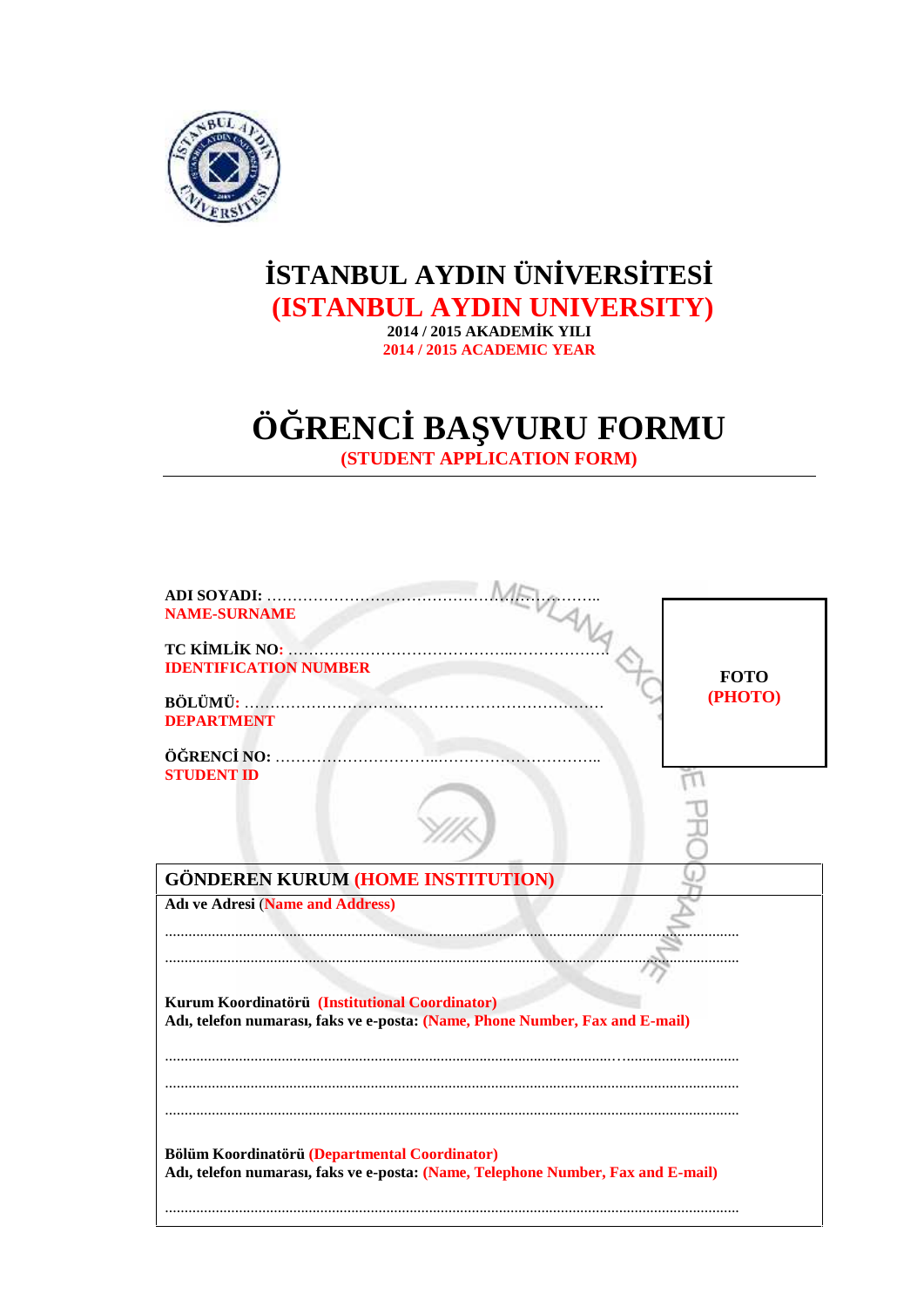#### KABUL EDEN KURUM (HOST INSTITUTION)

**Adı ve Adresi: (Name and Address)** 

Kurum Koordinatörü (Institutional Coordinator) Adı, telefon numarası, faks ve e-posta: (Name, Telephone Number, Fax and E-mail)

Bölüm Koordinatörü (Departmental Coordinator) Adı, telefon numarası, faks ve e-posta: (Name, Telephone Number, Fax and E-mail)

Lκ

U

Π

. . . . .

### Ö RENC B LG LER (STUDENT INFORMATION)

(Ba vuran Ö renci tarafından doldurulacak) (To be filled in by Applicant Student)

| <b>Soyadı Surname</b>                                 |                                    | <b>Adres:</b>  |
|-------------------------------------------------------|------------------------------------|----------------|
| Adı<br><b>Name</b>                                    |                                    | <b>Address</b> |
| Do um Tarihi:<br><b>Date of Birth</b><br>(gg.aa.yyyy) |                                    |                |
| <b>Cinsiyet</b><br><b>Gender</b><br>(E/K)<br>(M/F)    | <b>Uyruk</b><br><b>Nationality</b> |                |
| Do um Yeri<br><b>Place of Birth</b>                   |                                    |                |
| <b>Telefon</b><br><b>Telephone</b>                    |                                    |                |
| E-posta<br>E-mail                                     |                                    |                |